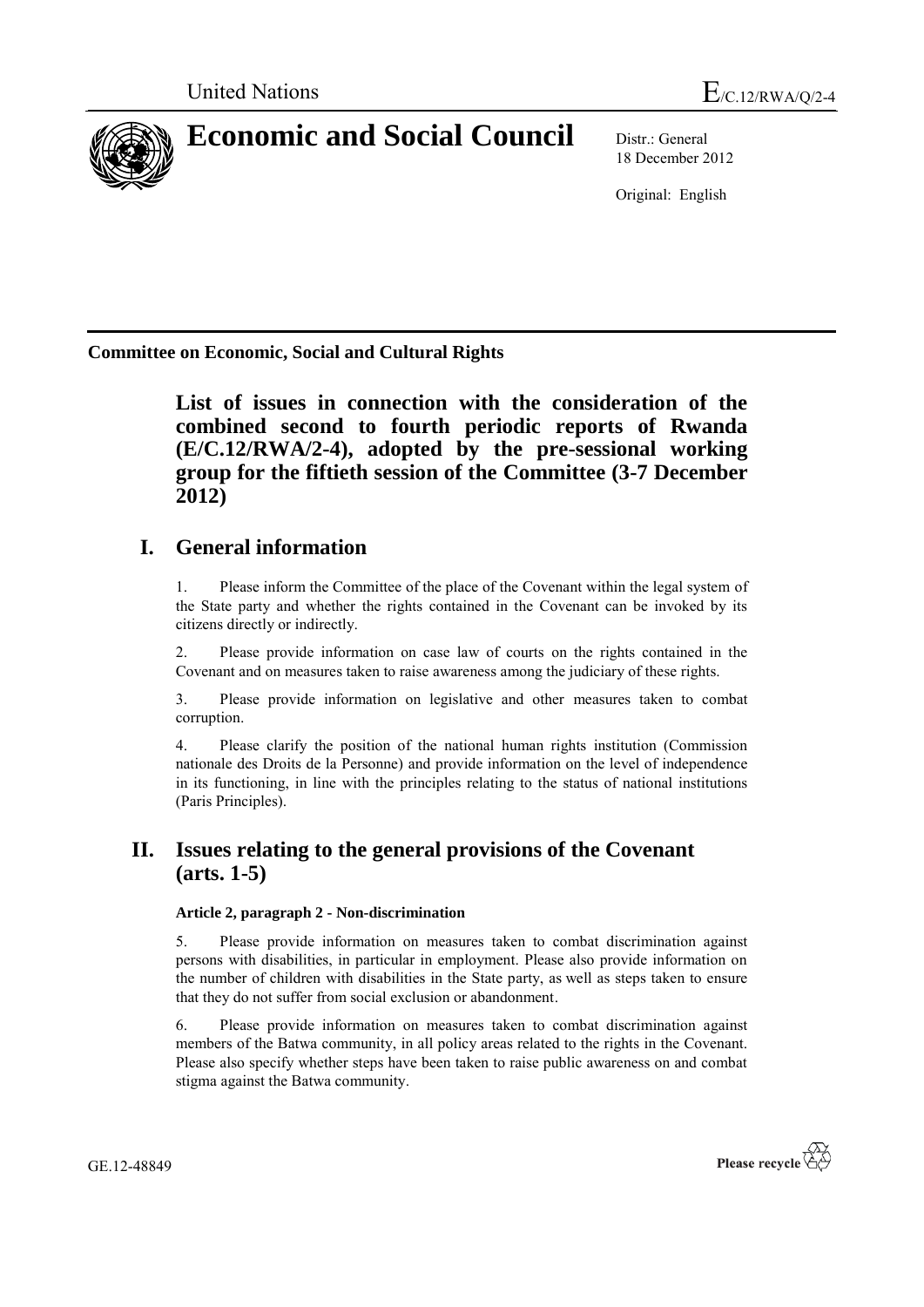#### **Article 3 - Equal rights of men and women**

7. Please provide updated information on measures steps taken to promote the access of women to gainful employment, especially in local public administration and managerial posts in the private sector.

8. Please provide information on measures taken to address deeply rooted, traditional patriarchal stereotypes regarding the role and responsibilities of women and men in the family and in the wider community.

### **III. Issues relating to the specific provisions of the Covenant (arts. 6-15)**

#### **Article 6 - The right to work**

9. Please provide updated information on the unemployment rate, as well as steps taken to reduce unemployment, in particular among the youth. Please also provide information on steps taken to regularize workers employed in the informal sector.

#### **Article 7 - The right to just and favourable conditions of work**

Please indicate whether the State party intends to adopt a national minimum wage, with a view to providing workers and their families with a decent standard of living.

11. Please provide information on the enforcement of rules governing occupational safety and health, and on the monitoring system and sanctions that are in place.

#### **Article 8 - Trade union rights**

12. Please clarify which steps have been taken to address interference by local government officials and employers with the right to form or join trade unions by employees, as well as to ensure that employees are protected from retaliatory action following union involvement. Please also provide information on collective bargaining mechanisms in place in the State party.

13. Please provide information on restrictions in law and in practice on the right of employees to conduct strikes.

#### **Article 9 - The right to social security**

14. Please provide information on steps taken, to ensure universal social security coverage, in particular for old age as well as for health care, and on their impact. Please clarify whether there are legally established and periodically reviewed minimum amounts of benefits, and whether the 2009 National Social Security Policy also guarantees noncontributory social assistance allowances for disadvantaged and marginalized individuals and families who are not covered by the contributory schemes.

#### **Article 10 - Protection of the family, mothers and children**

15. Please provide information on measures taken to combat and prevent domestic violence. Please provide updated information, on an annual basis, on the number of complaints of domestic violence, as well as the number of convictions, and the remedies made available to victims, including compensation.

16. Please provide information on measures taken to combat child labour, in particular the worst forms of child labour, including in the agricultural sector, domestic work, and extractive industries, and on their impact.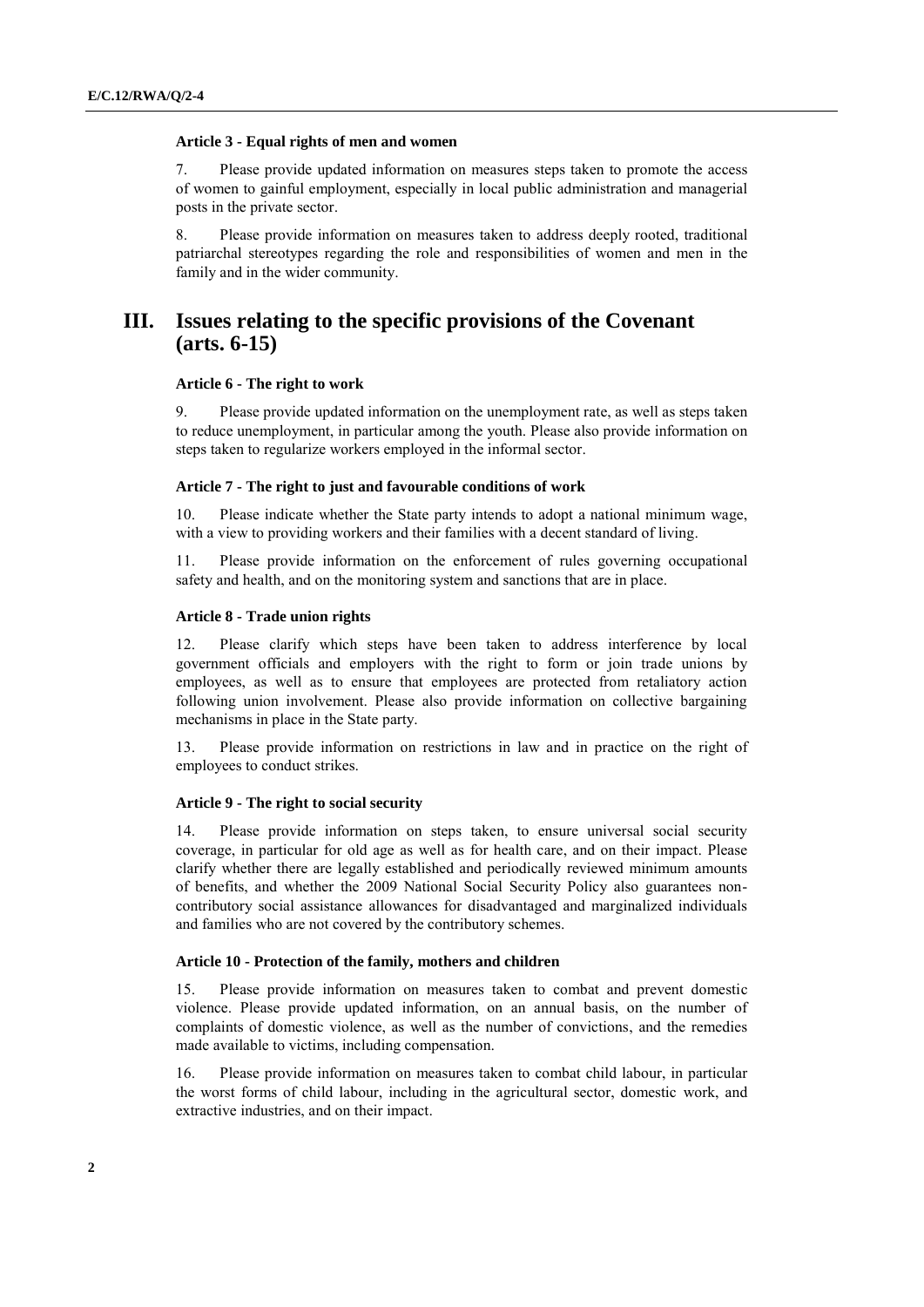17. Please provide information on the implementation and the results of the 2005 strategic plan for street children.

18. Please provide information on the status of the draft Law on the Rights and Protection of the Child, and clarify whether it explicitly prohibits corporal punishment of children in all settings, including as a disciplinary measure in penal institutions, as well as in schools, alternative care settings, and the home.

19. Please provide updated information on the number of children who are placed in care outside of their home, particularly in institutional care. Please also provide information on reported plans to close alternative care institutions, and guarantees in place to ensure continued care and protection of children who are not placed in foster families.

#### **Article 11 - The right to an adequate standard of living**

20. Please provide information on measures taken to provide support to families living in poverty, in particular households headed by single women as well as those headed by orphaned children.

21. Please provide updated information on the extent of malnourishment of children under the age of 5, especially among disadvantaged and marginalized groups, including the Batwa community, and indicate the impact of measures taken to combat malnourishment, particularly in rural areas, as well as food insecurity in general.

22. Please indicate which steps have been taken to improve the access to safe drinking water and adequate sanitation, and combat and prevent water-related diseases, especially among disadvantaged and marginalized groups, including the Batwa community.

23. Please clarify whether the State party has adopted since 2009 a comprehensive national housing legislation, including legislation on rent control. Please specify whether the State party has promoted affordable rental housing and invested in social housing, especially among disadvantaged and marginalized groups, including the Batwa community. Please also provide information on steps taken to prevent forced evictions and to provide adequate compensation or alternative accommodation to those persons forcibly evicted from their homes, including those occurring as part of housing programmes.

#### **Article 12 - The right to physical and mental health**

24. Please provide information on steps taken to improve the access to health care, especially in rural areas and for disadvantaged and marginalized groups, including the Batwa community. Please provide information on steps taken to improve the quality of health care and the availability of quality medical equipment, as well as to increase the number of qualified medical personnel. Please also provide information on measures taken to improve the quality of and access to maternal care, including prenatal health services and skilled attendance at birth.

25. Please also provide information on steps taken to ensure access to comprehensive family planning services and to raise public awareness and education on sexual and reproductive health.

26. Please provide updated information on the results of the programmes aimed at combating and preventing of HIV/AIDS.

### **Articles 13 and 14 - The right to education**

27. Please provide information on measures taken to prevent the levying of unofficial fees in primary education to support basic school operations, in accordance with the Covenant's requirement that primary education be made free and compulsory.